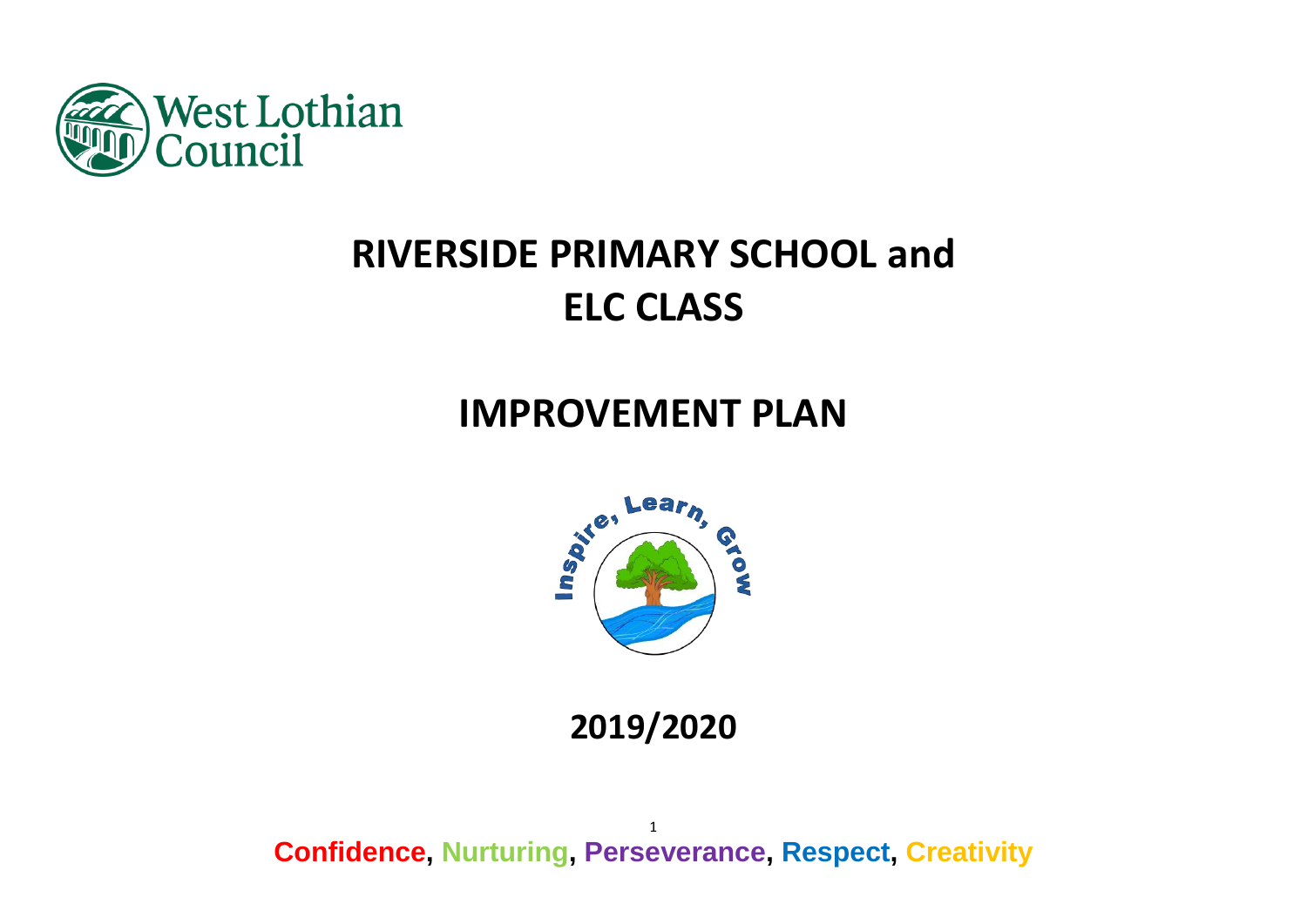### **Factors Influencing the Improvement Plan**

### **School Factors**

Addressing Action Points identified in school's Self Evaluation procedures Cluster Improvement Plan Consistency in learning and teaching, implementing recommendations of *Improving Scottish Education* Flexible early learning and childcare implementation Pupil Equity Funding

### **Local Authority Factors**

*Moving Forward in Learning – Leadership for Improvement; Learning, Teaching and Assessment; Wellbeing and Inclusion; Early Years Framework* Raising attainment, including closing the gap [\(West Lothian Raising Attainment Strategy\)](https://www.westlothian.gov.uk/media/29938/Raising-Attainment-Strategy-201819-to-202223/pdf/Raising_Attainment_Strategy.pdf) *Transforming Your Council* [Corporate Plan](https://www.westlothian.gov.uk/media/19488/Corporate-Plan-2018-2023/pdf/Corporate_Plan_2018_to_2023.pdf) Education Services Management Plan West Lothian Parental Involvement and Engagement Framework Increased entitlement to early years' provision

### **National Factors**

National Improvement Framework / Scottish Attainment Challenge / National Improvement Hub / Raising Attainment for All Pupil Equity Funding How Good is Our School? 4<sup>th</sup> Edition and How Good is Our Early Learning and Childcare Getting it Right for Every child (GIRFEC) Curriculum for Excellence Developing Scotland's Young Workforce Building the Ambition Child Protection Issues / Guidance GTCS standards and professional update

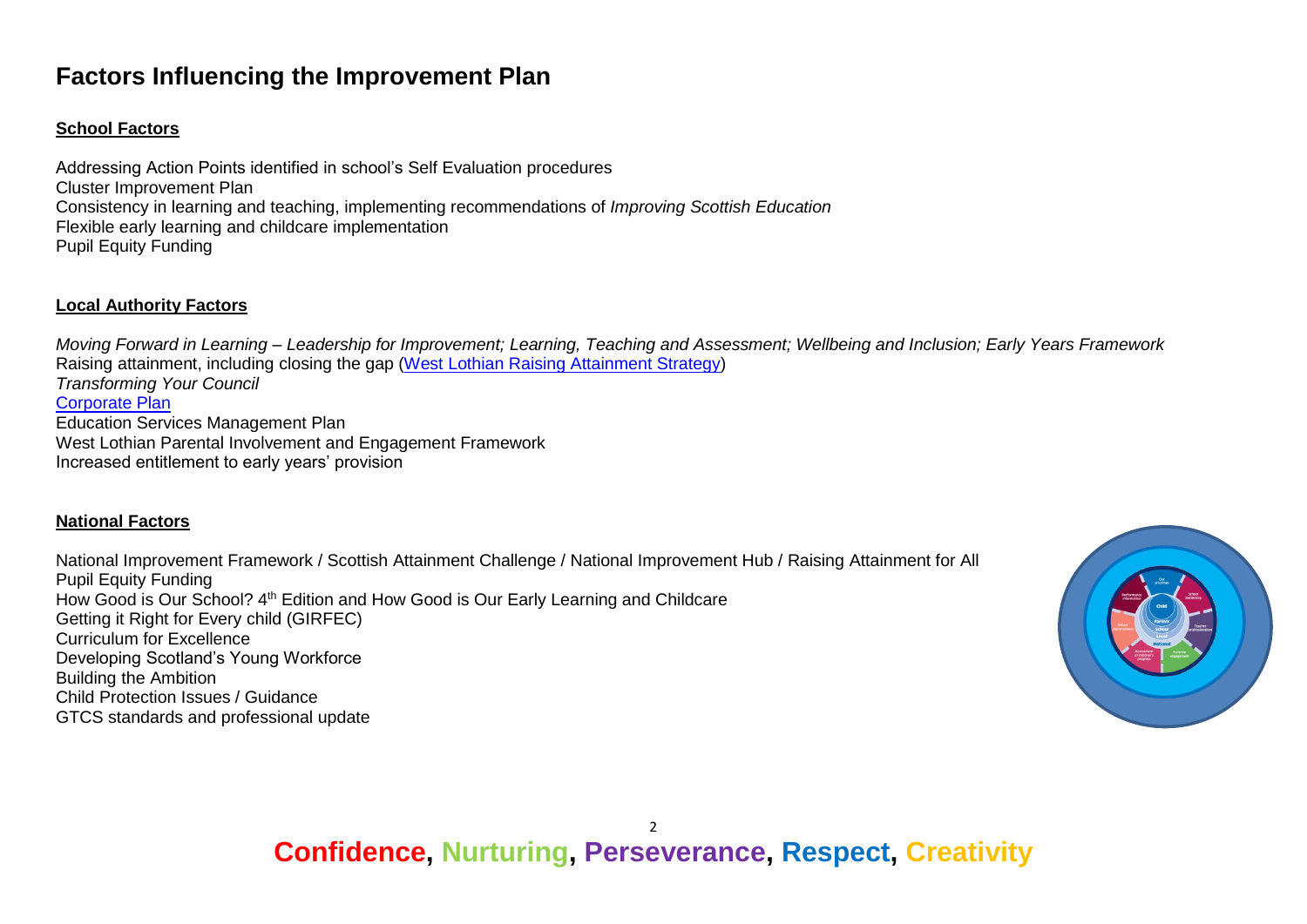## **Vision, Values and Aims Inspire, Learn, Grow**

*"At Riverside Primary School our vision is to inspire and nurture our school community to become healthy, confident, lifelong learners who respect each other and have the skills, capabilities and attributes to thrive and be the best that they can be."*

The values which underpin this vision and which shape our approaches, relationships, policies and behaviour are:



### **What do our Values look like at Riverside Primary?**

**Confident** pupils who are enthusiastic and ready to learn. Pupils who can **persevere** and keep trying, even when it's tough. **Creative** pupils who are curious, question and challenge. Pupils who show **respect** for themselves and others. A **nurturing** school where all pupils feel happy, safe and have someone to talk to.

To achieve our vision and to embed our values we are developing a structured curriculum which will meet our aim that all our children are provided with learning opportunities that recognise and celebrate their individuality, develop their full potential, allow them to fulfil their aspirations and prepare them to meet the challenges that they will face throughout their lives. At every level, an ethos of high aspirations and ambition for all our learners is encouraged with attainment, achievement and participation being recognised and celebrated.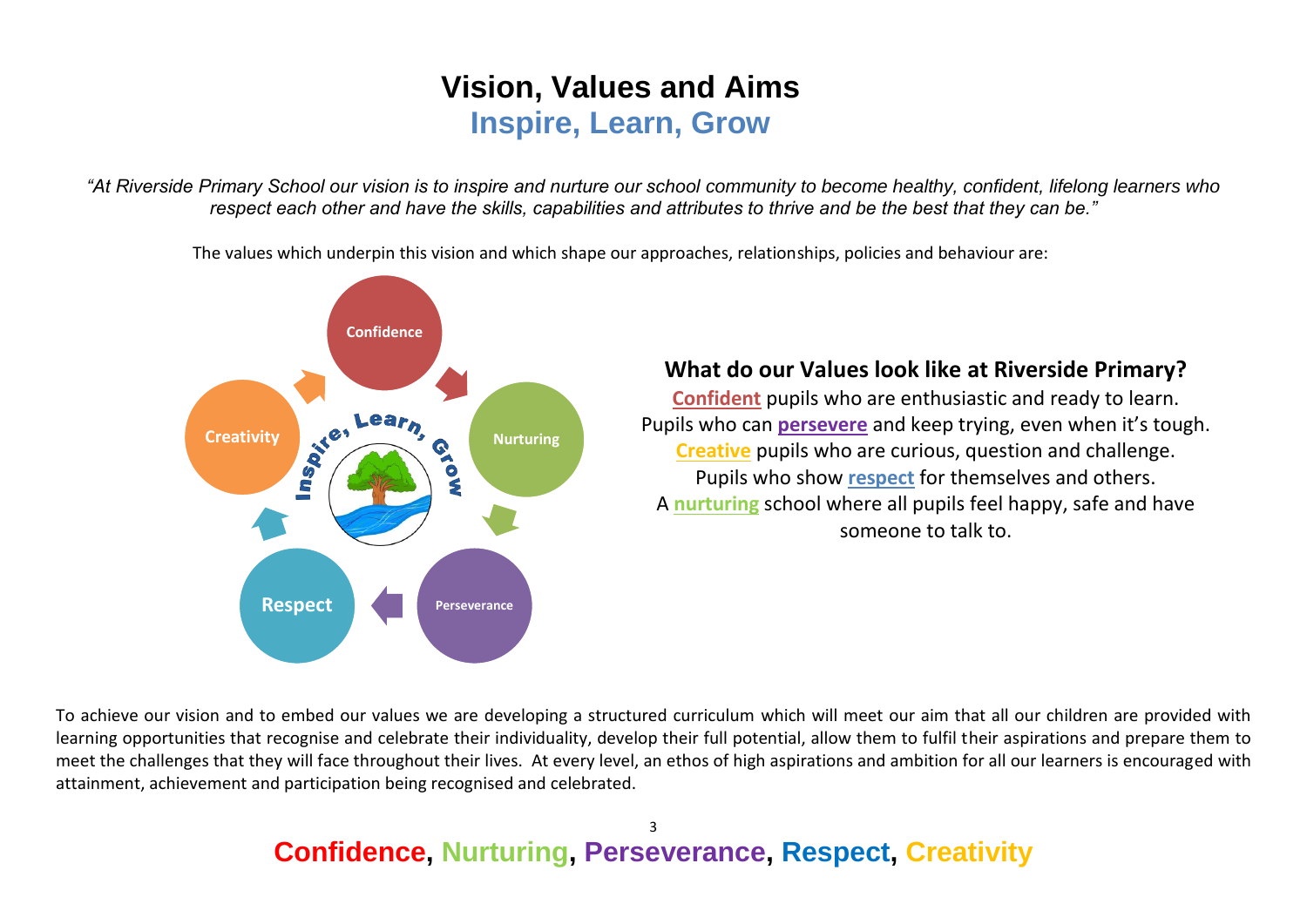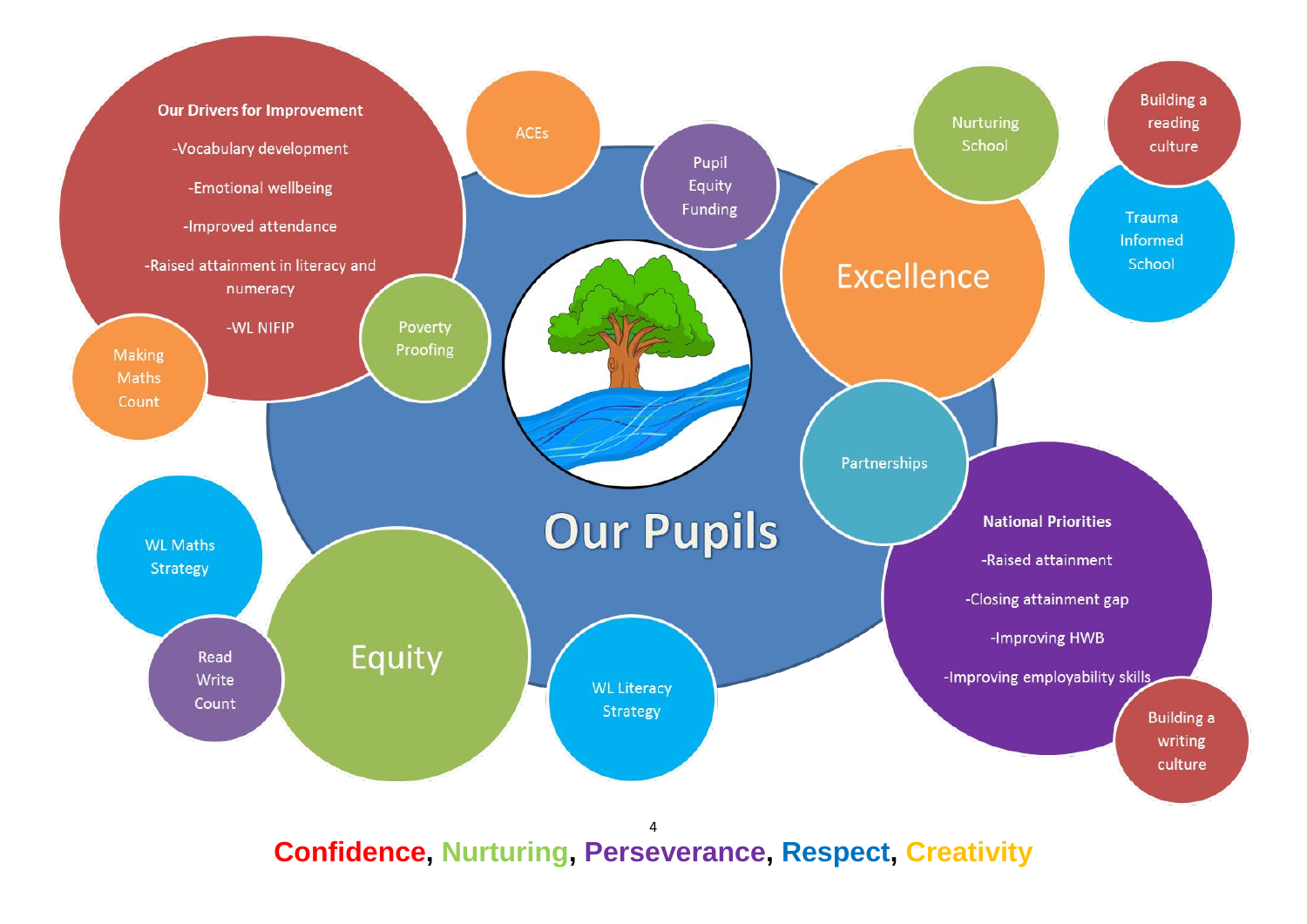### **Contextual Data Analysis and Rationale for 2019/20 School Improvement Plan**

#### **a) Background**

The Senior Leadership Team includes a Head Teacher, Acting Depute Head Teacher (appointed May 2019) and Principal Teacher who are all committed to demonstrating the school values and achieving the school's vision and aims. During the past 3 years there has been a clear focus on the teaching of reading and writing and on building and sustaining a positive and supportive ethos within the school environment. Other core features of the school improvement work have included; development of the Numeracy curriculum to improve approaches to effective learning, teaching and assessment in Numeracy. There is an inclusive ethos which is evident throughout the school. As a result almost all children feel valued and respected; and are happy, confident and caring children who are eager to learn. The school has a clear understanding of its strengths and areas for improvement and staff willingly take on a wide range of leadership roles to drive forward school improvement.

#### **b) Data**

Our data shows that overall, attainment in Literacy and Numeracy is satisfactory. By the end of P1 almost all children attain the appropriate CfE levels in Literacy and Numeracy. By the end of P7 most children are achieving appropriate levels in Literacy and Numeracy. There is scope to increase levels of Literacy and Numeracy in P4. Across the school a consistent focussed approach to the teaching of Numeracy and Literacy will improve overall attainment levels.

### **c) What are our universal priorities and what is our 'gap'? Who are our target groups and their barriers to learning?**

A number of our identified children experience gaps for a variety of reasons which include, but are not limited to, Looked After Children status, Autism Spectrum Disorder (ASD), early life experiences and ongoing family issues which have an impact on their aspirations for learning. Our target groups will be for identified children who experience barriers in Literacy and Numeracy. Further analysis of our teacher judgement data shows that there is a significant gap between the attainment in Literacy and Numeracy of pupils who are in Quintile 1 compared to Quintile 2. On average, 28% of Quintile learners are not on track in Literacy and 23% are not on track in Numeracy based on teacher professional judgement. The barriers to learning are varied with no single cause, however confidence, mental wellbeing, significant periods of missed education, focus and concentration and vocabulary are all contributing factors. Approximately 4% of pupils in our school have a diagnosis of Autism Spectrum Disorder (ASD). 70% of these pupils are off track in Literacy and they experience more complex barriers to learning, however there is scope for improving their learning experiences within a highly differentiated curriculum.

#### d) **Summary/overview of proposal & non-negotiable outcomes**

We propose to have a relentless focus on improving the quality of learning, teaching and assessment for all pupils. The Principal Teacher (Pedagogy- PEF) will be supported by the Literacy and Numeracy Pedagogy Development Officers to lead improvements in this area. They will also work in partnership with the Support for Learning Teacher and Pupil Support Workers (PSW) to provide focused Literacy and Numeracy interventions for identified children. The focus will be on small target groups of identified children who are in Quintile 1, are LAAC or have ASD. This will involve support for learning work, targeted supports in partnership with class teachers and also additional supports such as life skills and outdoor learning to help them to overcome barriers to learning and raise aspirations. We expect to see an increase in pupil attainment and a decrease in off-task behaviours which disrupt learning. The Speech and Language Therapist will work with class teachers and the pupil support team to develop a total communication approach which will be used consistently throughout the school. This will support all children but in particular those with ASD who require a calm, structured and predictable learning environment and a consistent approach to identifying, addressing and supporting their varied needs. We will continue to employ a Family Support Worker to engage and support identified children and families to improve attendance levels and to continue to develop family engagement. Within the ELC we will develop Froebelian approaches to ensure a calm, naturalised, child focused learning environment.